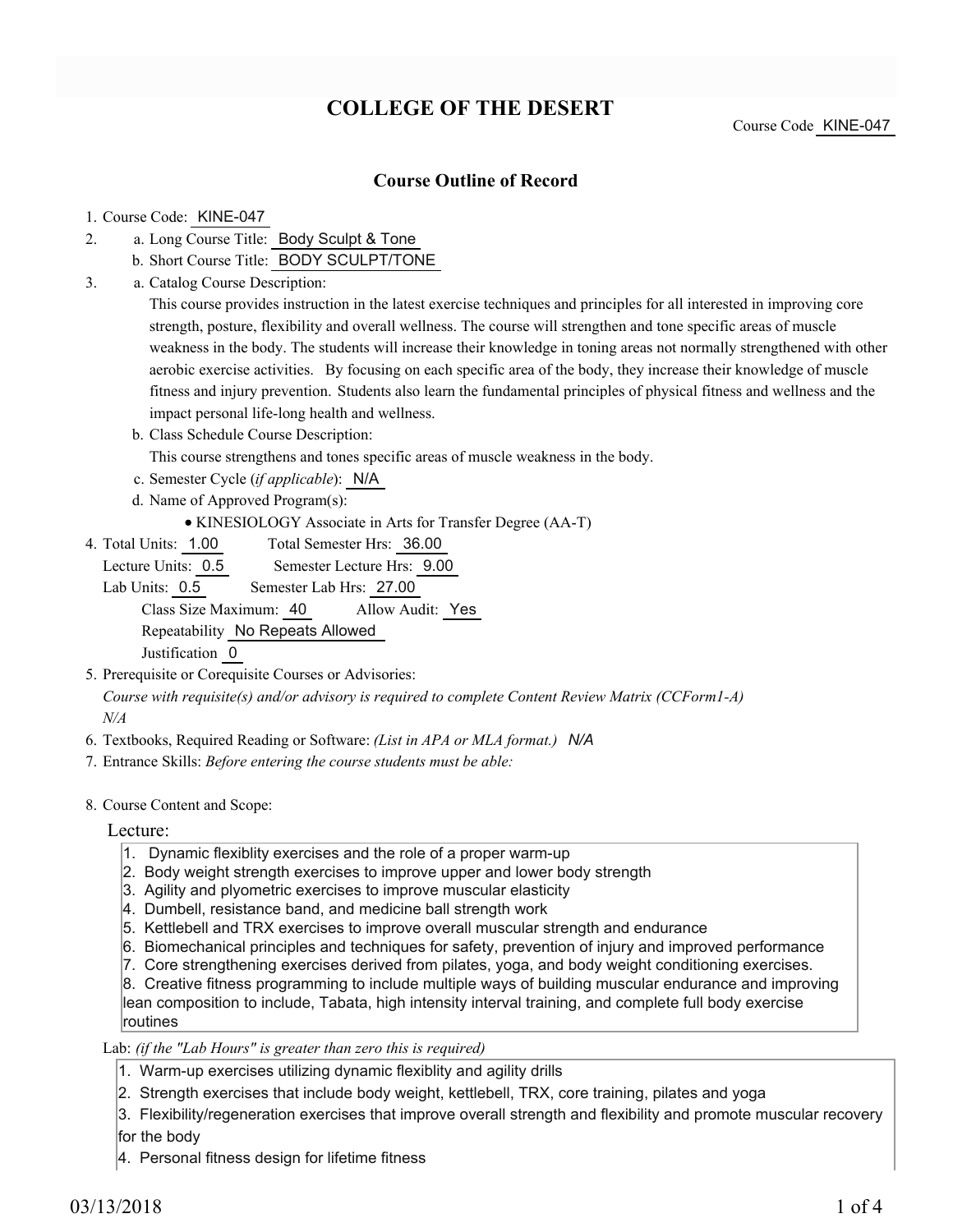### KINE 047-Body Sculpt & Tone

5. Biomechanic drills and techniques to improve strength performance and prevent injuries

6. Cardiorespiratory fitness drills and principles such as Tabata, high intensity intervals and longer duration aerobic fitness training

9. Course Student Learning Outcomes:

1. Perform, with an increasing degree of proficiency, elementary fitness activities that demonstrate measurable improvements

- in coordination, aerobic capacity, muscular strength and overall flexibility.
- 2. Demonstrate an understanding of the relationship between fitness, nutrition and weight management.
- 3. Identify those health habits associated with optimum wellness and physical well-being.
- 10. Course Objectives: Upon completion of this course, students will be able to:
	- a. Demonstrate basic exercise techniques to strengthen overall musculature
	- b. Demonstrate basic exercise techniques to strengthen core musculature
	- c. Demonstrate basic body weight exercises to improve upper and lower body strength
	- d. Demonstrate basic agility exercises to improve personal agility, speed and promote cross training
	- e. Demonstrate flexibility exercises to improve strength, balance, and increased range of motion, posture and performance
	- f. Compute and report on selective fitness assignments and technological apps

Methods of Instruction: *(Integration: Elements should validate parallel course outline elements)* 11.

- a. Activity
- b. Demonstration, Repetition/Practice
- c. Discussion
- d. Journal
- e. Lecture
- f. Participation
- g. Self-exploration

#### Other Methods:

Guest lectures Videos

12. Assignments: (List samples of specific activities/assignments students are expected to complete both in and outside of class.) In Class Hours: 36.00

Outside Class Hours: 18.00

- a. In-class Assignments
	- 1. Pre and Post body composition
	- 2. Personal fitness goal setting
	- 3. Pre and Post muscular endurance fitness testing
- b. Out-of-class Assignments
	- 1. Personal program design
	- 2. Personal nutritional analysis
	- 3. On line article critiques, fitness goal sheets
- 13. Methods of Evaluating Student Progress: The student will demonstrate proficiency by:
	- Written homework
	- Critiques
	- Guided/unguided journals
	- Portfolios
	- Field/physical activity observations
	- Computational/problem solving evaluations
	- Group activity participation/observation
	- True/false/multiple choice examinations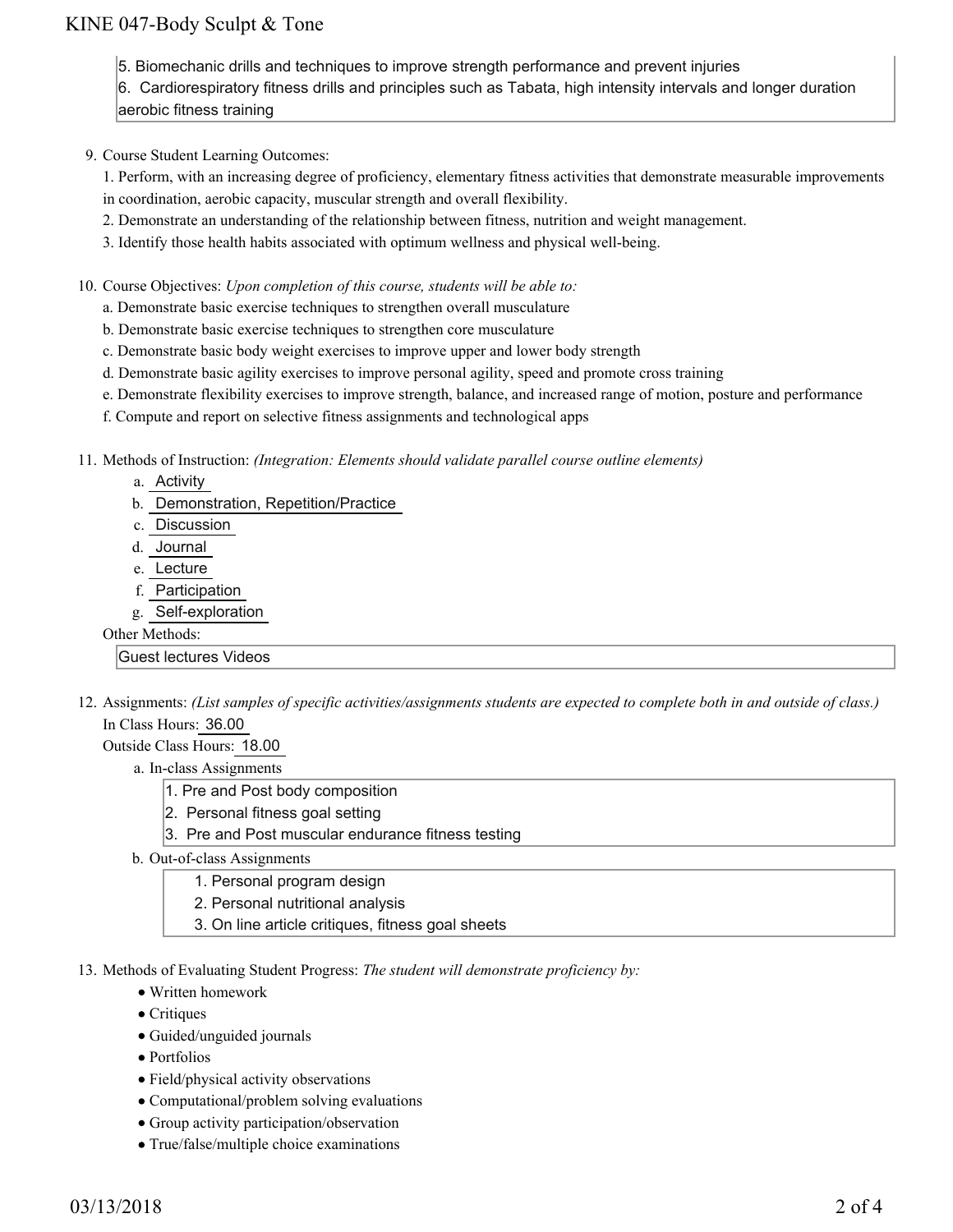# KINE 047-Body Sculpt & Tone

- Student participation/contribution
- Student preparation
- 14. Methods of Evaluating: Additional Assessment Information:

|     | 15. Need/Purpose/Rationale -- All courses must meet one or more CCC missions.<br>PO-GE C5 - Personal Growth and Development<br>Exhibit habits of intellectual exploration, personal responsibility, and well being.                                                                                                                                                                                                                                                                                                                                                                                                                                                                                                                                                                                                                                                                                                                              |
|-----|--------------------------------------------------------------------------------------------------------------------------------------------------------------------------------------------------------------------------------------------------------------------------------------------------------------------------------------------------------------------------------------------------------------------------------------------------------------------------------------------------------------------------------------------------------------------------------------------------------------------------------------------------------------------------------------------------------------------------------------------------------------------------------------------------------------------------------------------------------------------------------------------------------------------------------------------------|
|     | IO - Personal and Professional Development<br>Demonstrate an understanding of ethical issues to make sound judgments and decisions.                                                                                                                                                                                                                                                                                                                                                                                                                                                                                                                                                                                                                                                                                                                                                                                                              |
|     | 16. Comparable Transfer Course                                                                                                                                                                                                                                                                                                                                                                                                                                                                                                                                                                                                                                                                                                                                                                                                                                                                                                                   |
|     | <b>Course Title</b><br><b>University System</b><br>Campus<br><b>Course Number</b><br><b>Catalog Year</b>                                                                                                                                                                                                                                                                                                                                                                                                                                                                                                                                                                                                                                                                                                                                                                                                                                         |
|     | 17. Special Materials and/or Equipment Required of Students:<br>Yoga mat                                                                                                                                                                                                                                                                                                                                                                                                                                                                                                                                                                                                                                                                                                                                                                                                                                                                         |
|     | <sup>18.</sup> Materials Fees:<br>Required Material?                                                                                                                                                                                                                                                                                                                                                                                                                                                                                                                                                                                                                                                                                                                                                                                                                                                                                             |
|     | <b>Material or Item</b><br><b>Cost Per Unit</b><br><b>Total Cost</b>                                                                                                                                                                                                                                                                                                                                                                                                                                                                                                                                                                                                                                                                                                                                                                                                                                                                             |
|     | 19. Provide Reasons for the Substantial Modifications or New Course:                                                                                                                                                                                                                                                                                                                                                                                                                                                                                                                                                                                                                                                                                                                                                                                                                                                                             |
| 20. | Periodic review and minor course modification, class size max was changed from 45 to 40 for pedagogical safety and<br>supervision of students<br>a. Cross-Listed Course (Enter Course Code): N/A<br>b. Replacement Course (Enter original Course Code): PE-047                                                                                                                                                                                                                                                                                                                                                                                                                                                                                                                                                                                                                                                                                   |
|     | 21. Grading Method (choose one): Letter Grade Only                                                                                                                                                                                                                                                                                                                                                                                                                                                                                                                                                                                                                                                                                                                                                                                                                                                                                               |
|     | 22. MIS Course Data Elements<br>a. Course Control Number [CB00]: CCC000235372<br>b. T.O.P. Code [CB03]: 83500.00 - Physical Education<br>c. Credit Status [CB04]: D - Credit - Degree Applicable<br>d. Course Transfer Status [CB05]: A = Transfer to UC, CSU<br>e. Basic Skills Status [CB08]: 2N = Not basic skills course<br>f. Vocational Status [CB09]: Not Occupational<br>g. Course Classification [CB11]: Y - Credit Course<br>h. Special Class Status [CB13]: N - Not Special<br>i. Course CAN Code [CB14]: N/A<br>j. Course Prior to College Level [CB21]: $Y = Not$ Applicable<br>k. Course Noncredit Category [CB22]: Y - Not Applicable<br>1. Funding Agency Category [CB23]: Y = Not Applicable<br>m. Program Status [CB24]: 1 = Program Applicable<br>Name of Approved Program (if program-applicable): N/A<br>Attach listings of Degree and/or Certificate Programs showing this course as a required or a restricted elective.) |
|     | 23. Enrollment - Estimate Enrollment                                                                                                                                                                                                                                                                                                                                                                                                                                                                                                                                                                                                                                                                                                                                                                                                                                                                                                             |

First Year: 0 Third Year:  $\boxed{0}$